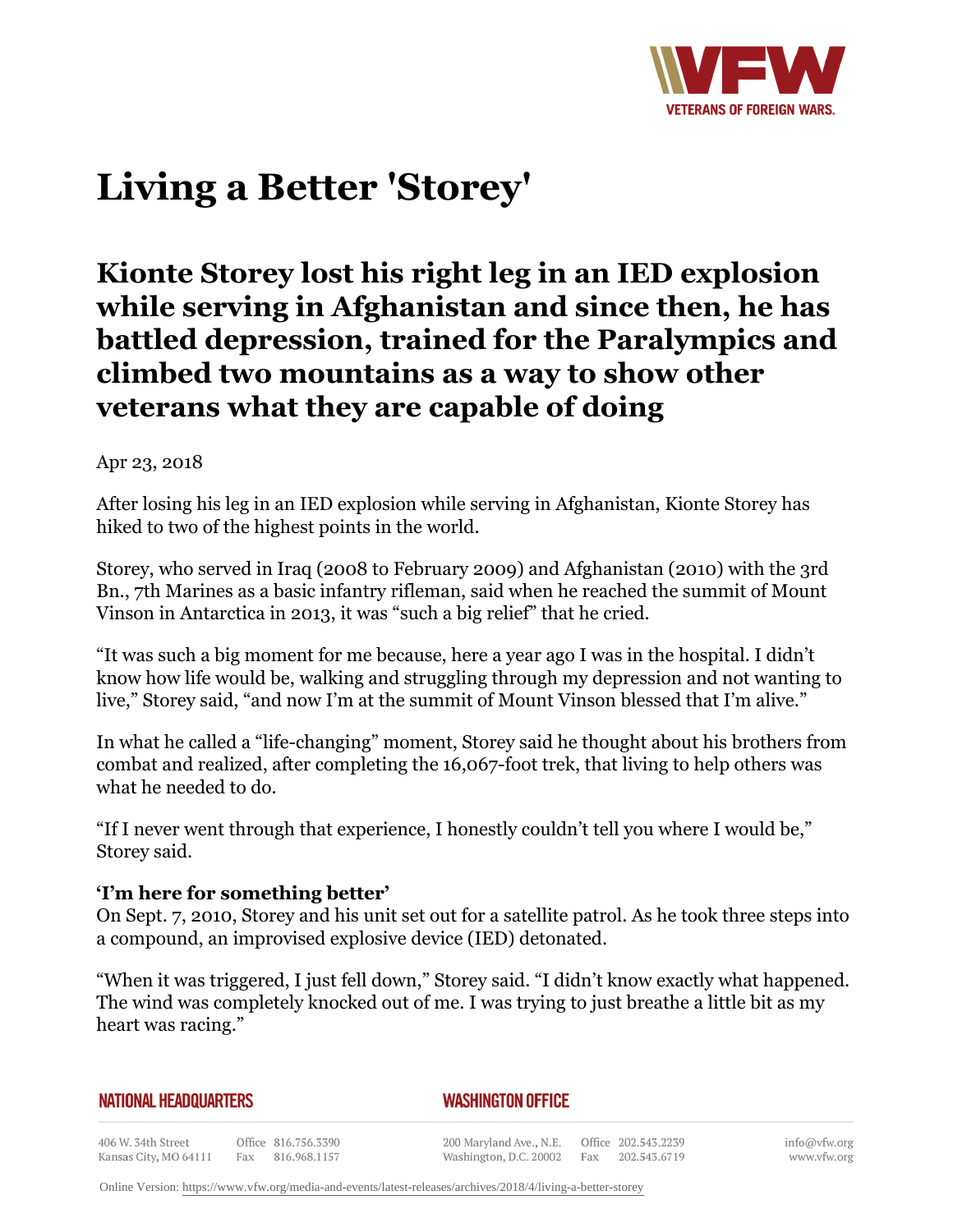While lying on the ground, waiting for the corpsmen, Storey thought he was a double amputee. He tried to compose himself so that when the corpsmen arrived, he could tell them what he was feeling.

"As long as I didn't freak out, they won't be able to freak out, and everything will go smoothly, which it did," said Storey, who spent the first two months of his two-year rehabilitation at Walter Reed National Military Medical Center in Bethesda, Md.

He then was transferred to the Naval Medical Center in San Diego.

The most challenging aspect of his recovery was mental.

"I didn't care that I lost my leg," said Storey, a member of VFW Post 888 in Perris, Calif. "I cared more that my guys [were] still overseas fighting. We had less than one month left."

It wasn't until he was considered an outpatient that he began grappling with his situation in life.

"I think that was the big trigger where I started to really struggle mentally, started to abuse my pain meds and question why I'm still alive," Storey said. "I had nightmares, all these little things that I didn't previously have."

That lasted for about one year.

"Then I decided to just kick all my pain meds and realized this is not the route I want to go down," Storey said. "I'm here for something better."

#### **'The big shift'**

At that point, Storey started participating in Paralympic camps. Those camps, according to Storey, were more therapeutic than visiting a psychologist.

"That pretty much was the big shift from that point," Storey said.

Around the time he began training as a sprinter for the Paralympics, he also got involved in hiking.

Storey said what he enjoys about hiking is that it's "hard to fathom once you're there." While attempting to reach the summits of two mountains, he questioned his motives.

"You start to think, 'Why am I here? Why am I doing this? I could be at home, watching TV and relaxing. But I'm suffering right now, but why?'" Storey recalled.

Another amputee, Mark Zambon, told Storey about The Heroes Project, a foundation based in Los Angeles that raises funds to take wounded veterans on expeditions around the world.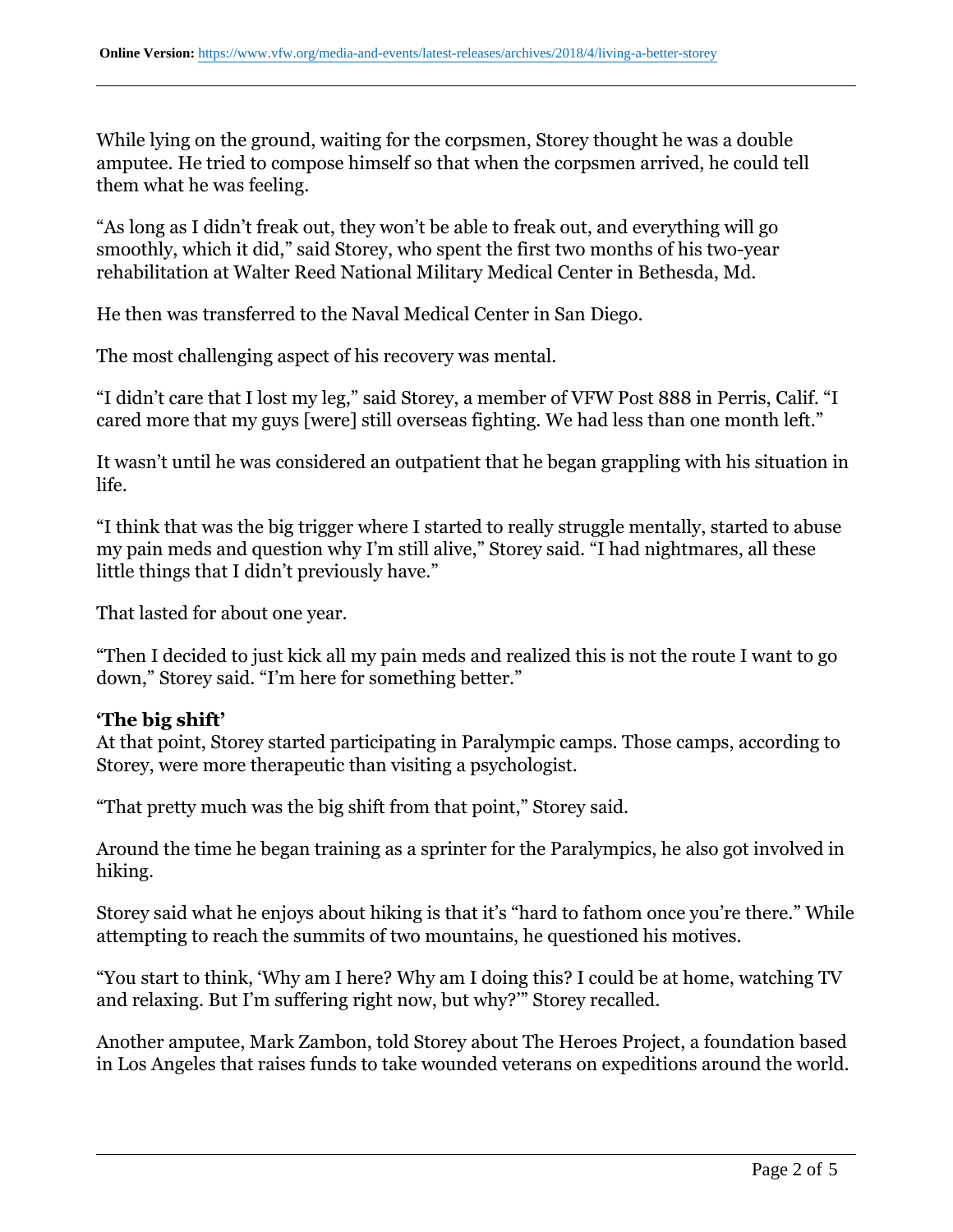From there, the Marine learned about an upcoming climb to Mount Vinson. Storey took on that challenge in January 2013.

#### **Inspiring Others Through Action**

Storey said his reason for climbing Mount Vinson changed throughout the hike.

"I got to the point where I'm doing this not for myself," Storey said. "I'm doing this for myself, but what got me to the summit was no longer about me. It was about others… I wanted to show others that, despite being injured, we are a lot more than we think we are at this point. We are mentally setting ourselves back."

To Jake Rath, an analyst for the Stamford, Conn.,-based Steven and Alexandra Cohen Foundation who climbed Mount Kilimanjaro with Storey, the single-leg amputee is an inspiration to any veteran, but specifically those who feel that an injury is a "limit on their life."

"[Storey] is proof that that's not even close to the truth," Rath said. "You really have control over what you can accomplish, and an injury, whether it's physical or mental, has no control over your life. It's what you take into your hands and what you do with the situation you're presented with."

Storey, a below-the-knee amputee, also has been an inspiration to Rath personally.

"He's definitely helped me look deeper into myself and realize even the greater potential that is there," Rath said, "and he makes me want to be a better person, which you don't find too often. Everything he does is not for himself, but for other people."

#### **Connecting to climb Kilimanjaro**

With Mount Kilimanjaro, Storey said, he still was climbing to remember his fallen Marines, but there was a different emotion when he reached the summit at 19,340 feet in 2017 compared to 2013.

"I've done this before, I can do this again, but I'm a lot higher now," Storey said, "and it was more of a self-affirmation of, 'I'm only getting stronger. I'm only getting better.' It was just more of a reflecting moment on Kilimanjaro when I got to the summit."

Rath said the Steven and Alexandra Cohen Foundation wanted to work in the same vein for the Mount Kilimanjaro climb as with a previous fundraising campaign that used social media. They reached out to the Bob Woodruff Foundation, a New York City-based nonprofit that assists veterans, and ultimately connected with Storey.

Rath said it was a personal goal to climb Kilimanjaro, but he did not want to take on such an endeavor just for himself.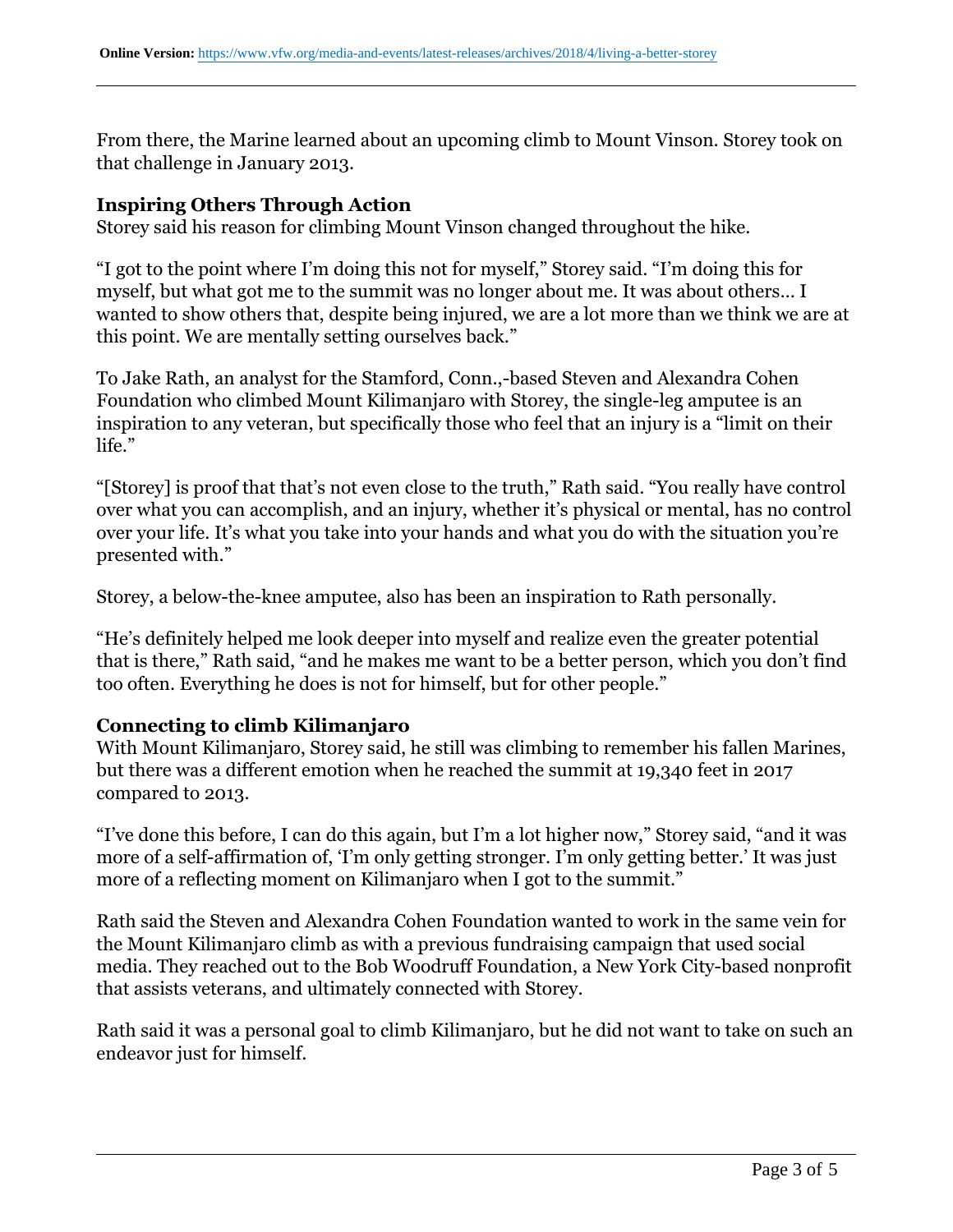Between the Steven and Alexandra Cohen Foundation and a personal fundraising campaign that Rath and Storey set up, the climb raised nearly \$510,000 for the Bob Woodruff Foundation.

From the bottom of the mountain to the summit took six days during summer 2017, according to Storey, and they were off the mountain on the seventh day.

Rath said he had an amazing time with Storey and feels blessed to have met him.

"He's really become a lifelong friend, and that's really meant more to me than anything personally," Rath said.

#### **'Being an amputee didn't stop me'**

For both climbs, Storey used the Pathfinder II prosthetic, which he said has a compressing heel and is "more ideal" for hiking.

Storey said he faced some issues climbing with the prosthetic, but none that surprised him. He had a tender spot on the back of his leg that he would have to massage periodically, and that prompted him to take the prosthetic off to relieve pressure. Climbing up the mountain wasn't hard on his leg, but the return trip to the base of the mountain was more difficult.

Because of the angle of the mountain, Storey said, he had to step down on his heel, which made him "almost straight-legged" and added to the difficulty.

"It just really wore me down and took a lot of energy and caused probably the most pain and bruises," Storey said.

Overall, the most challenging part of the climb, according to Storey, was summoning the motivation to reach the summit.

"The mental part of just that last day going to the summit, looking up, you could see the guys who were moving faster [and who] had left hours ahead of you," Storey said.

Storey also said the switchbacks  $-$  zig-zag trails on the mountain  $-$  kept "winding like a snake."

"They were so tight that although we're moving up, we're moving up really, really, really slow," Storey said.

Once daylight broke, Storey said, he and Rath were still about four hours from the summit and ready for the final push.

"Having Jake there was really good for, I think, both of us," Storey said. "I think we both pushed each other."